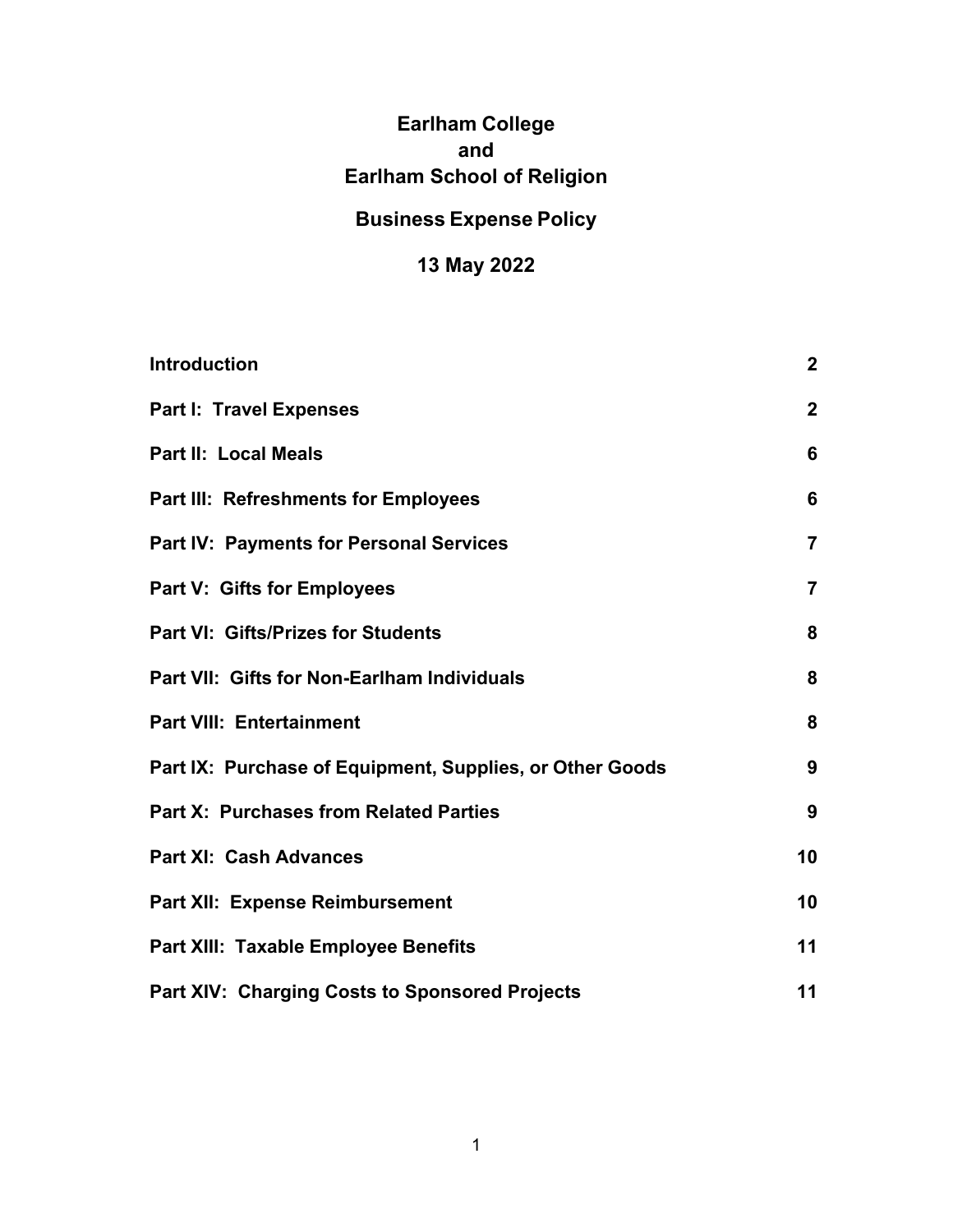### **Introduction**

The Business Expense Policy, written by the Earlham accounting department in consultation with the Budget Advisory Committee, attempts to standardize procedures across the campus and ensure that Earlham remains in compliance with IRS regulations, as well as providing for conscientious spending among Earlham employees. This policy begins with the premise that financial resources are precious and finite, but it also values the autonomy of the members of the Earlham community. The goal is to clarify the environment in which budgetary decisions are made in order to help members of our community put into practice the fourth principle in *Principles and Practices*:

There are limits to one's own time and energy, others' time and energy, and the resources so unequally distributed throughout the world. We each aspire to make only just and reasonable demands on the time and resources of others, to model a balanced life for those around us, and to work toward a more just distribution of resources.

This policy qualifies as an "accountable plan" for IRS purposes because Earlham requires proper substantiation of expenses, a bona fide business purpose, and timely settlement of any funds advanced. If an employee incurs expenses that do not comply with this policy, those expenses must either be paid by the employee or they must be reported to the IRS as taxable income to the employee.

# **Part I: Travel Expenses**

Earlham pays for travel expenses for employees who travel on institutional business. Employees are asked to use common sense and plan ahead to keep travel costs reasonably low. In addition, employees should assess the amount of travel required and use a method that is appropriate both for their needs and for the expense to Earlham. If you have any questions about travel expenses, please ask your supervisor or the controller before you leave.

Employees who travel on institutional business should pay their expenses using an Earlham credit card whenever possible so that Earlham can earn rebate income. The form to request a credit card can be found here: http://earlham.edu/wp-content/uploads/2021/03/credit-cardrequest-form.pdf. Earlham requires dated and itemized original receipts for all travel expenses, except as noted in Section XII, along with a statement of the specific business purpose of the trip. If a trip includes both business and personal travel, only the portion of the expenses directly related to business travel will be paid by Earlham. In general, any expenses incurred by a spouse or other family members accompanying the employee will not be paid, with the exception of faculty who lead semester- long off-campus programs. If an employee believes the presence of a spouse is required for business reasons, advance permission for an exception to this policy should be obtained from the Senior Vice President for Finance and Administration.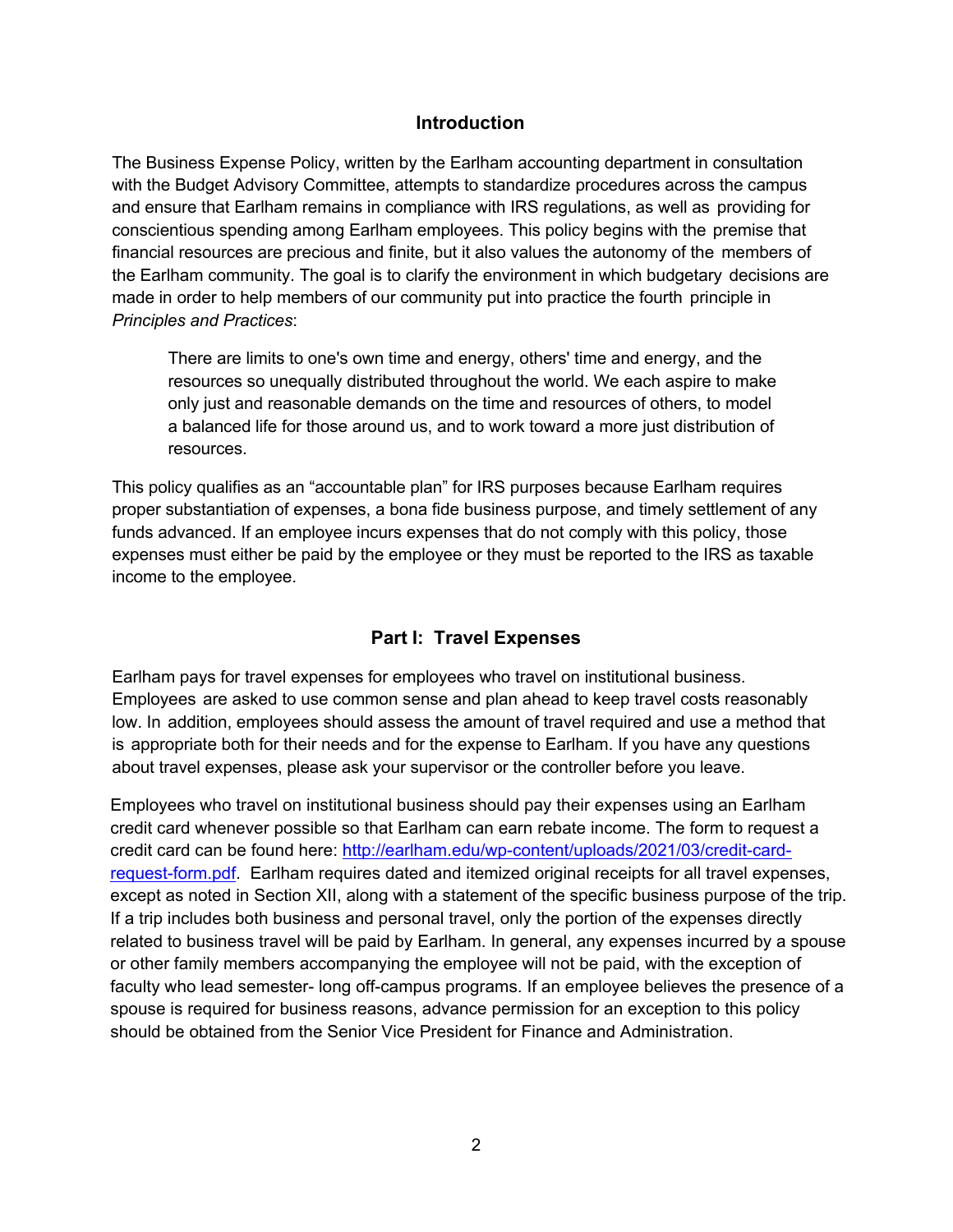#### **Private Automobiles**

In some departments, the use of private (personal) automobiles for Earlham business is not permitted. Otherwise, Earlham pays a flat rate per mile for official institutional travel by private automobile based on the actual driving distance or the most direct route, whichever is less. Earlham's mileage rate is equal to the IRS mileage rate, which is the maximum nontaxable amount allowed, and will be announced annually by the Finance office. The mileage rate is in lieu of all actual vehicle expenses such as fuel, oil, tires, depreciation, insurance, towing charges, physical damage to the vehicle, repairs, etc. In addition to the standard mileage allowance, Earlham pays travel-related expenses such as tolls, ferries, and parking, but not traffic tickets, parking tickets, and other vehicle fines.

Employees may choose to be reimbursed for the purchase of gasoline instead of the flat rate times the miles driven, but only if they also track their miles and show that the cost of the gasoline is no greater than the mileage reimbursement amount.

Mileage paid for driving long distances should not exceed the comparable cost of airfare plus local transportation for the same trip.

Employees who drive their own vehicles on Earlham business should be aware that if they are in an accident, they are covered only by their personal insurance. In this case, Earlham's insurance does not apply and the employee will be responsible for paying the deductible. Employees driving passengers, whether students, employees, or guests of Earlham, in their own vehicles are also personally liable for any injuries to their passengers.

### **College Vehicles**

Earlham leases a fleet of vehicles that may be used for business travel in lieu of a private automobile. To lease a fleet vehicle, you need to be certified through the Public Safety office. For information on becoming certified, fleet vehicle rental and use policy or the fleet reservation form please visit: https://earlham.edu/public-safety/fleet-vehicle-information/. Contact the Public Safety Office for more information about rules and availability. Charges for the use of a fleet vehicle are billed directly to the appropriate Earlham department. Employees using a fleet vehicle are provided with a gasoline card so that fuel may be purchased and charged directly to the institution.

### **Rental Vehicles**

Employees may rent a vehicle from a commercial agency for business travel after a flight or as an alternative to private or Earlham fleet vehicle transportation. Use of airport shuttles, taxis, or an Uber/Lyft is preferred when subsequent transportation needs are minimal. Earlham has a preferred provider relationship with National Car Rental (use when renting at an airport) and Enterprise Rent-A-Car (use when renting from a standalone business), so be sure to provide the Earlham discount code XZ08699 when asking those two providers for quotes. Other agencies may have even lower rates, however, so please compare prices. When renting locally, if Enterprise does not have available vehicles, Wetzel also gives discounts to Earlham employees.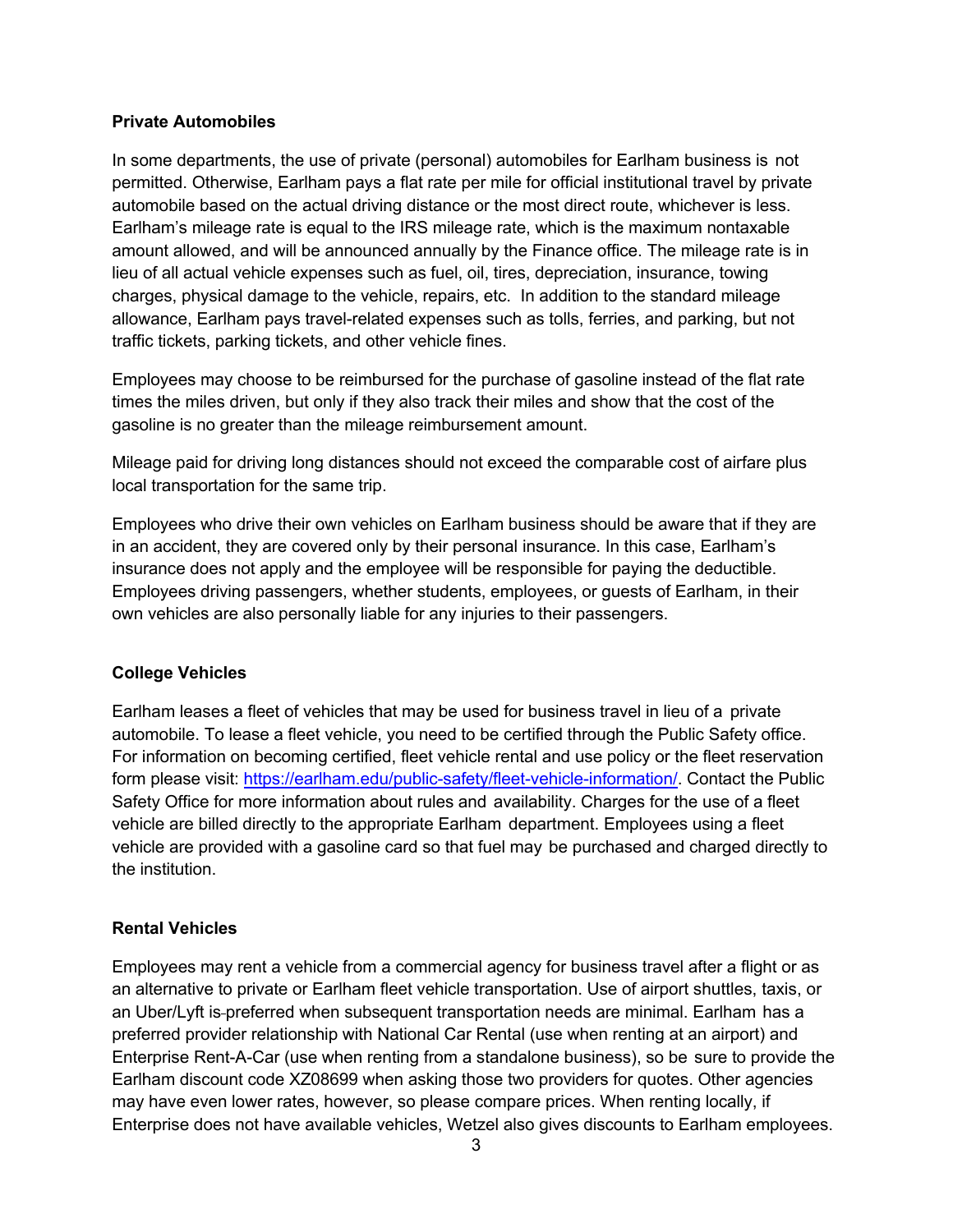Employees are responsible for arranging their own rental cars. Rental cars outside of Earlham's fleet vehicles do not come with a gas card, and therefore fuel purchases are the responsibility of the department renting the vehicle(s).

As a general rule, rental cars should be compact or standard-size. Upgrades to full-size cars may be necessary, however, to include a larger number of persons or extra luggage. Vehicles larger than 12 passenger vans cannot be rented and are not covered by Earlham's insurance policy. The car rental agreement should, for insurance reasons, include both "Earlham College" and the name of the individual. Employees should not purchase insurance through the rental agency, because Earlham's insurance covers rental vehicles. Regardless of driving an Earlham fleet vehicle or a rental from another car rental agency, all Earlham employees must complete driver certification through Public Safety in order to be covered by Earlham insurance. The Human Resources office makes available Earlham insurance cards for employees who rent vehicles. For rental vehicles, Earlham pays for the cost of fuel as well as the rental charge and automobile-related expenses such as tolls, ferries, and parking. Traffic tickets, parking tickets, and other vehicle fines will not be reimbursed.

### **Air Travel**

Travelers should make reservations as soon as possible to obtain advance purchase discounts. Employees should strive to purchase the lowest-priced tickets available for coach-class air travel. A somewhat more expensive flight may be purchased if the lowest-priced fare would:

- Require circuitous routing
- Require travel during unreasonable hours
- Greatly increase total travel time
- Result in increased costs that would offset transportation savings
- Be inadequate for the medical needs of the traveler

Please do not purchase travel insurance. If a change of plans becomes necessary due to circumstances beyond your control, Earlham will pay a reasonable change fee to adjust your ticket.

Earlham does not pay the cost of upgrades for preferred seating or boarding (including business class or first-class seating) unless the upgrade is approved by the Vice President for Finance and Administration for a unique business need, or if the upgrade is an ADA accommodation. Earlham also does not pay the cost to enroll in the TSA PreCheck or similar programs.

If you choose to use personal frequent flier miles to obtain free tickets for business travel, you will not be reimbursed for the value of those tickets.

In general, Earlham will pay for one checked bag per flight. If additional luggage is required due to an extended period of travel, the transportation of institutional materials or for international travel, Earlham will pay that cost as well.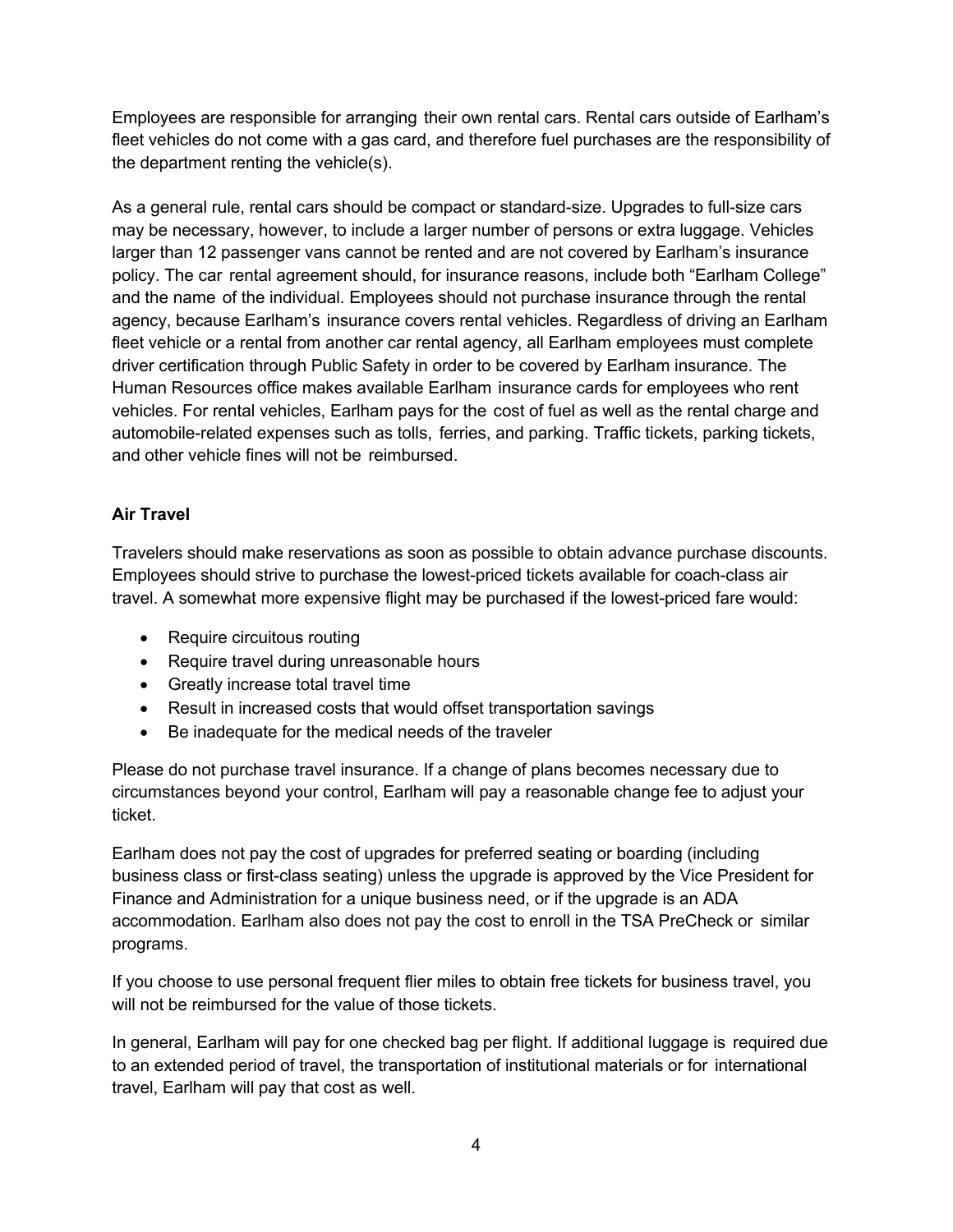### **Lodging**

Employees needing overnight accommodations while on business trips should use good judgment in finding reasonably priced lodging. When traveling to a conference, look for nearby alternatives that may be more reasonably priced than the hotel that is hosting the conference. It is acceptable to stay at the hotel hosting the conference if a nearby alternative is unavailable, or the schedule of the conference makes it unreasonable to stay elsewhere.

Reasonable and necessary lodging expenses such as tips or fees for internet connection will be paid by Earlham. Earlham will not pay for personal expenses such as in-room movies or minibars.

If an employee lodges in a private residence in lieu of staying at a hotel while traveling on institutional business, Earlham will pay for actual expenses incurred (not exceeding \$50 per night) in extending appreciation to the host for the hospitality.

### **Meals**

When overnight travel is necessary for institutional business, Earlham will pay for all meals. If an employee is traveling on Earlham business but not staying overnight, Earlham will pay for lunch only, unless the trip extends beyond that employee's normal work hours.

Employees can choose to save receipts and have actual meal costs covered, or they can choose to receive a meal per diem and avoid the hassle of receipts. When using the receipt method, the following dollar amounts are suggested as guidelines for domestic meals: breakfast \$10, lunch \$15, and dinner \$25 (or \$50 per day), plus a 15-20% tip. In some cities, or when dining with donors, a higher amount may be necessary and in such cases the IRS guidelines will be used. Itemized restaurant receipts showing the individual meals and beverages must be submitted for these meals. If alcoholic beverages are purchased for the employee's own consumption, the employee is expected to pay for them personally. That said, in special circumstances, such as when meeting with a donor or a special guest or when it is culturally appropriate during an off-campus program, a glass or two of alcohol may be purchased with institutional funds, but employees are expected to be prudent with Earlham funds in these circumstances.

If an employee chooses to use the per diem method of paying for meals or did not keep receipts for every meal, in the U.S. the employee is permitted to claim expenses of \$10 for breakfast, \$15 for lunch, and \$25 for dinner, or \$50 per day, without saving receipts. This per diem method may also be used when traveling with a group of students. If meals are provided as part of a conference registration fee at no additional cost, meal expenses may not be claimed using the per diem method. If the per diem method is chosen, it must be used for all meals on a trip and cannot be combined with the receipt method for some of the meals.

The cost of meals in other countries may vary considerably. Employees are encouraged to use good judgment, plan ahead, and consult with the Center for Global Education (CGE) to determine how much is reasonable to spend on meals abroad. As with meals in the U.S., employees may save receipts and have actual meal costs covered by Earlham or they can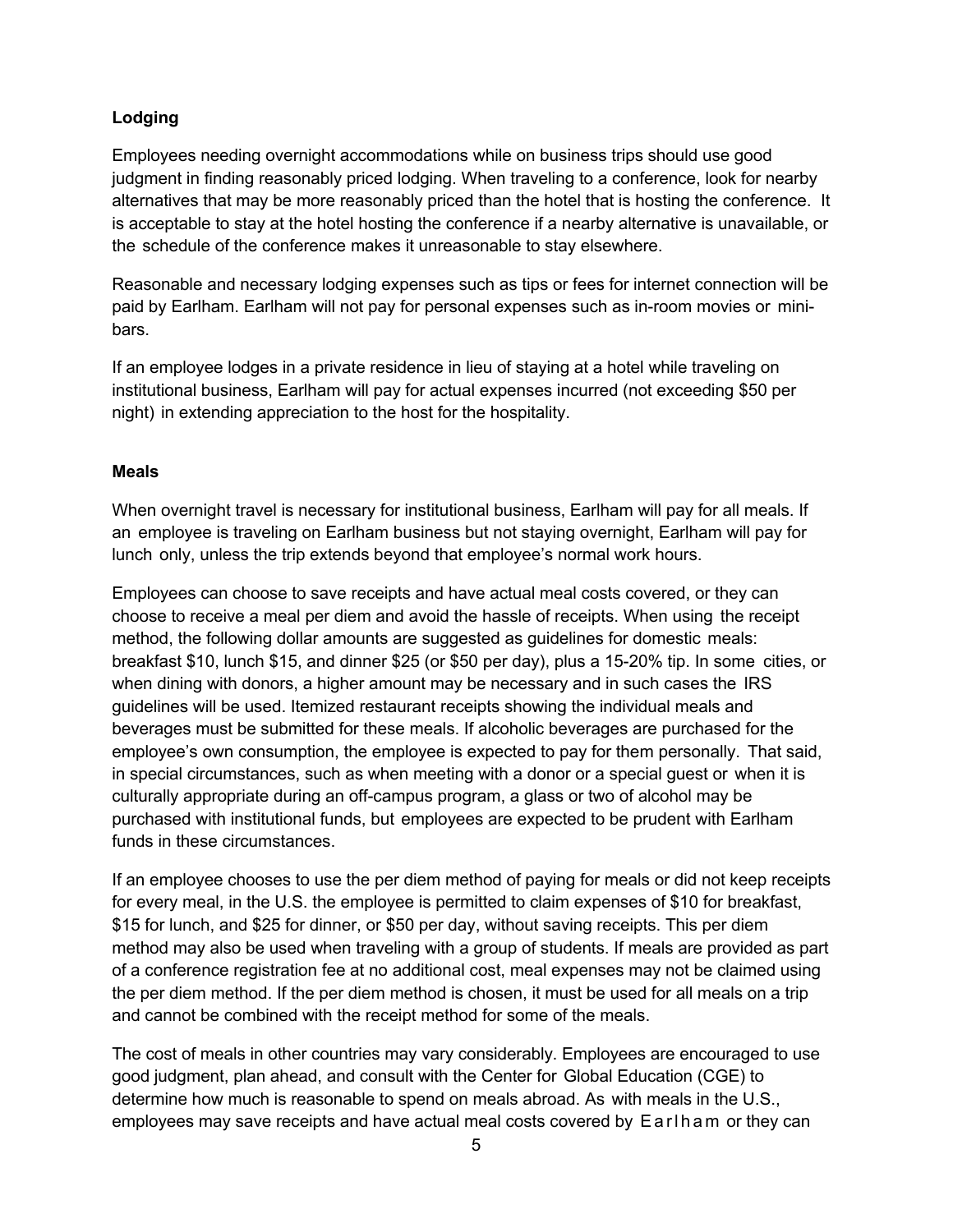use the per diem method without needing to keep receipts. Per diem rates for international travel will be set by the accounting office in consultation with the CGE.

### **Part II: Local Meals**

Earlham will pay for meals eaten locally or on campus only if there is a bona fide business purpose for the meal. Bona fide business purposes may include:

- Meeting with advisees or other students to discuss student matters
- Providing hospitality to guest lecturers or job candidates
- Meeting with donors, potential donors, or local leaders to discuss Earlham matters
- Hosting out-of-town Earlham guests
- Meeting with colleagues when an on-campus meeting is not feasible due to scheduling conflicts or the need for confidentiality
- Occasionally (once or twice a year) rewarding or recognizing a group of employees for their achievements

Suggested guidelines for local business meals are: breakfast \$8, lunch \$12, and dinner \$20 per person, plus a 15-20% tip. The per diem method is not an option for local meals. Itemized restaurant receipts must be submitted for all local meals paid for by Earlham. The receipt should include the names of all attendees, or, if there are more than 10, the number of attendees and a description of the group. If alcoholic beverages are purchased for the employee's own consumption, the employee is expected to pay for them personally. That said, in special circumstances, such as when meeting with a donor or a special guest or when it is culturally appropriate during an off-campus program, a glass or two of alcohol may be purchased with College funds, but employees are expected to be prudent with Earlham's money in these circumstances. The business purpose of the meal should be explained in writing and submitted with the receipt. Meals with primarily social reasons do not satisfy the requirement for a legitimate business purpose.

Meals purchased for on-campus meetings also require the same business purpose justification. Employees should be aware that Metz by contract has an exclusive right to cater all meals for Earlham on our campus. If a different caterer is desired, permission must first be obtained using the catering exemption process. Employees and students who wish to provide pizza for group meals are permitted to purchase from an outside vendor; a catering exemption is not necessary in this circumstance.

### **Part III: Refreshments for Employees**

Earlham will not make available for employees refreshments such as beverages or snacks on a regular basis. The occasional provision of such treats may be paid for with institutional funds, but if a supervisor wishes, for example, to provide donuts on a weekly basis at a staff meeting, that cost should be borne by the supervisor as a personal, not business, expense.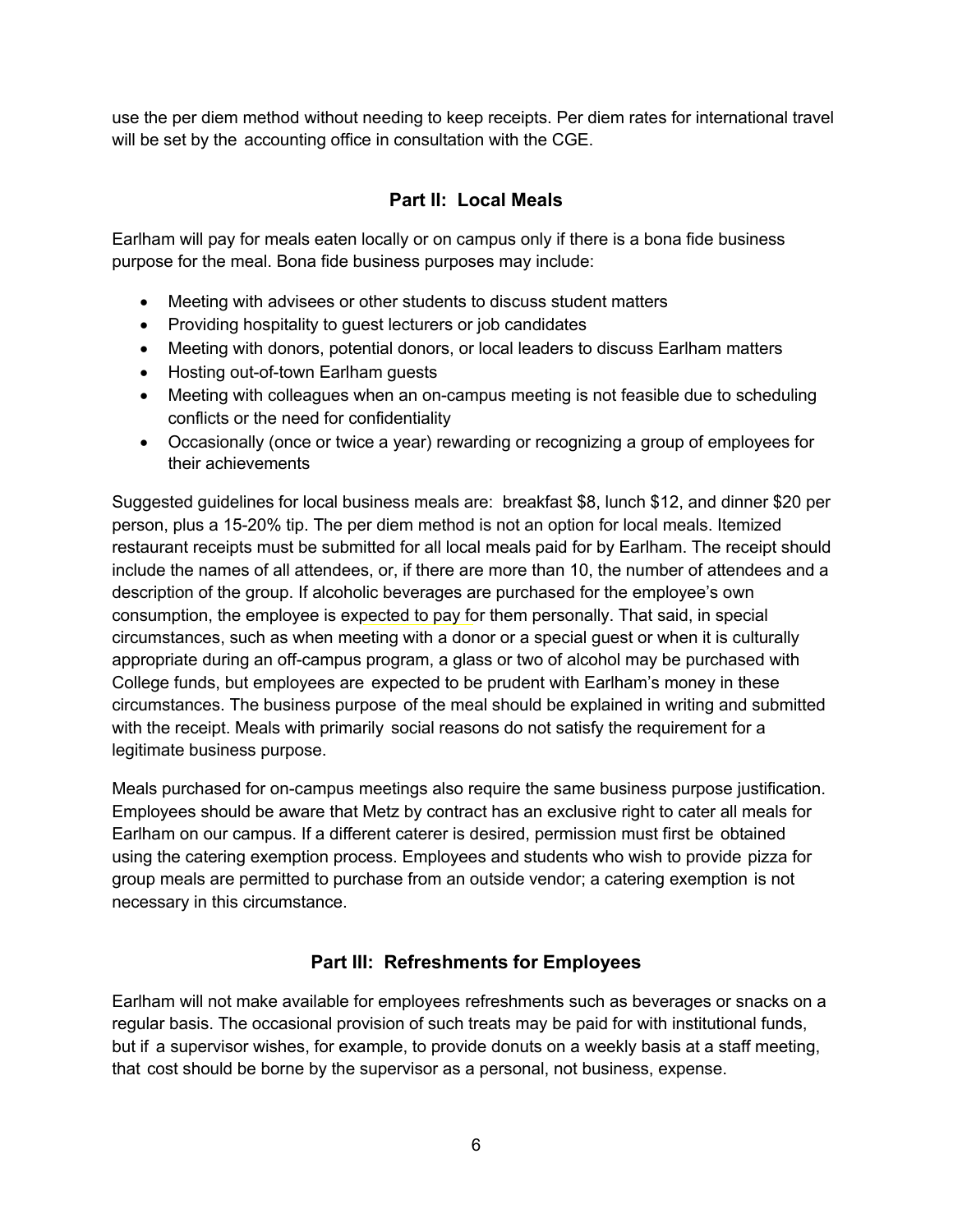If an employee who has been at Earlham for five or more years leaves the institution, their supervisor may use Earlham funds to host a reception in their honor at the time of their departure. For employees leaving after a shorter term, Earlham will not cover the cost of a reception.

# **Part IV: Payments for Personal Services**

Independent contractors are individuals who perform work for Earlham but are not employees, e.g., guest artists or lecturers, athletic event referees, and skilled tradespeople. The IRS has strict rules for who qualifies as an independent contractor and who must be classified as an employee. If you have any questions about the IRS rules, please contact the Controller or the HR Director.

Independent contractors who perform personal services for Earlham must submit an IRS Form W-9 to the accounting office before they will be paid. Earlham will prepare a 1099-MISC or 1099- NEC for independent contractors who earn \$600 or more from Earlham in a calendar year in order to report their earnings to the IRS.

If an independent contractor is to be reimbursed for out of pocket expenses not reported to the IRS on 1099-MISC as taxable income, the contractor must submit acceptable receipts to document those expenses. Otherwise, all payments to such individuals will be reported on Form 1099-MISC as taxable income.

All payments to individuals who are not U.S. citizens are subject to complex IRS rules regarding tax reporting and withholding. For this reason, Earlham requires employees who approve payments to individuals for personal services to either certify that the individual is a U.S. citizen or provide information so that the accounting office can calculate the appropriate tax withholding to be applied to the payment. Expense reimbursements paid to non-resident aliens may also be subject to tax withholding as mandated by the IRS.

Occasionally Earlham employees are hired to perform personal services for a campus office other than their home department, e.g., free-lance writing, photography, editorial or design work, or other special projects. If the work is outside normal job duties of the employee, extra pay for such services is appropriate. Any such payments to individuals who are employees of Earlham must be processed as supplemental pay through Earlham's payroll office rather than as independent contractor work paid through the accounting office.

# **Part V: Gifts for Employees**

Non-cash gifts to employees purchased with Earlham funds may only be given by the Human Resources office in compliance with the regulations covering employee achievement and retirement awards. The HR office also provides flowers or a donation in the case of a death in an employee's family. Earlham funds should not be used for personal celebrations such as employee birthdays, weddings, or baby showers. Small tokens of appreciation should be purchased personally, not with institutional funds.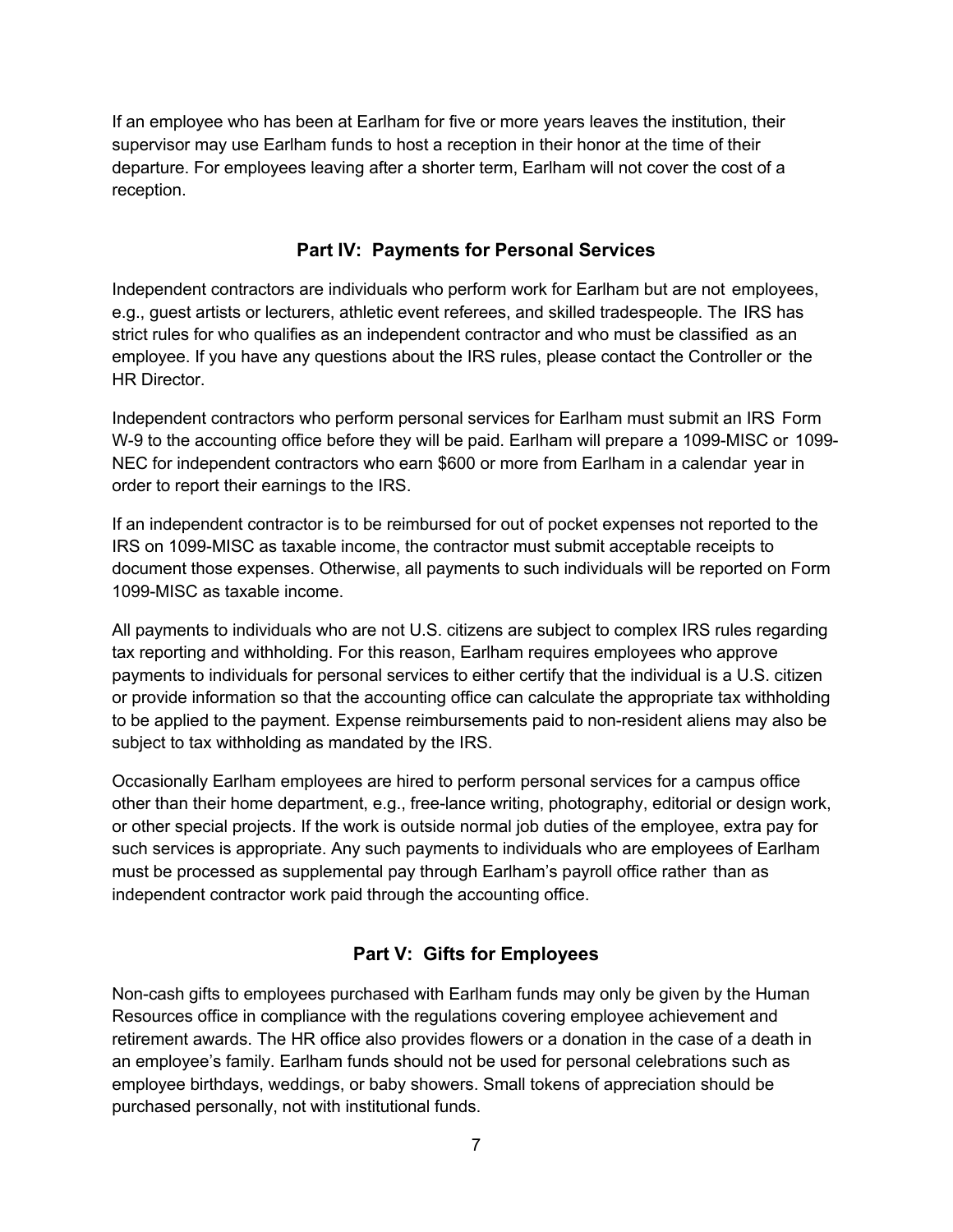It is a violation of IRS regulations for Earlham to give monetary gifts, **including gift cards**, to any employee outside the payroll tax reporting system. The IRS considers gifts cards of any amount to be equivalent to cash and therefore requires us to tax any employee who is given a gift card using Earlham funds. Therefore, Earlham funds may not be used to purchase a gift card for any employee, for any reason. If you do give a gift card in violation of this policy, you must immediately report that transaction to the Human Resources office. The value of the gift card will be added to the recipient's taxable wages and appropriate taxes will be withheld from their next paycheck. There can be no exceptions to this policy due to the very strict IRS regulations regarding wages and benefits. It is within the IRS guidelines to give a Campus Store voucher, for a minimal amount, to employees.

## **Part VI: Gifts/Prizes for Students**

Gift cards purchased with Earlham funds may not be given to students for any reason because the IRS considers gift cards to be the same as cash and requires that they be reported as taxable income to the recipient. Any monetary gifts made to students must be processed through the payroll office or financial aid office. There can be no exceptions to this policy due to the strict IRS regulations regarding wages and benefits and federal financial aid regulations.

Non-monetary gifts for students, such as graduation gifts, should be purchased using personal, not institutional, funds. Any item given as a prize to a student, with a value over \$15, will need to be reported on a Prize Receipt Form and turned into the Accounting Department when awarded.

Due to IRS rules for non-resident aliens, Earlham must submit tax on the cash value of a prize for non-resident alien students within three days of them receiving the prize. The department or club that awarded the prize will cover the grossed-up tax from their budgets. Domestic students who receive prize(s) whose cash value(s) totals more than \$600 will receive a 1099-MISC.

### **Part VII: Gifts for Non-Earlham Individuals**

Any gift with a value greater than \$50 given to a non-employee must be recorded as taxable income to the recipient. A W-9 should be provided to the accounting office for inclusion in the recipient's Form 1099-MISC at year end. If the recipient is not a U.S. citizen, additional paperwork will be needed to determine whether taxes must be withheld from the gift.

# **Part VIII: Entertainment**

Earlham will only pay for entertainment when there is a business purpose for the expense such as student outings or hosting Earlham guests. Earlham pays civic and professional club membership fees only when the membership specifically benefits the institution. The club's membership criteria also must be consistent with Earlham's non-discrimination policy. Be mindful of possible discounts for a group or institutional membership, rather than purchasing several individual memberships. Dues for clubs which are social in nature or which only benefit the individual member will not be paid for by Earlham.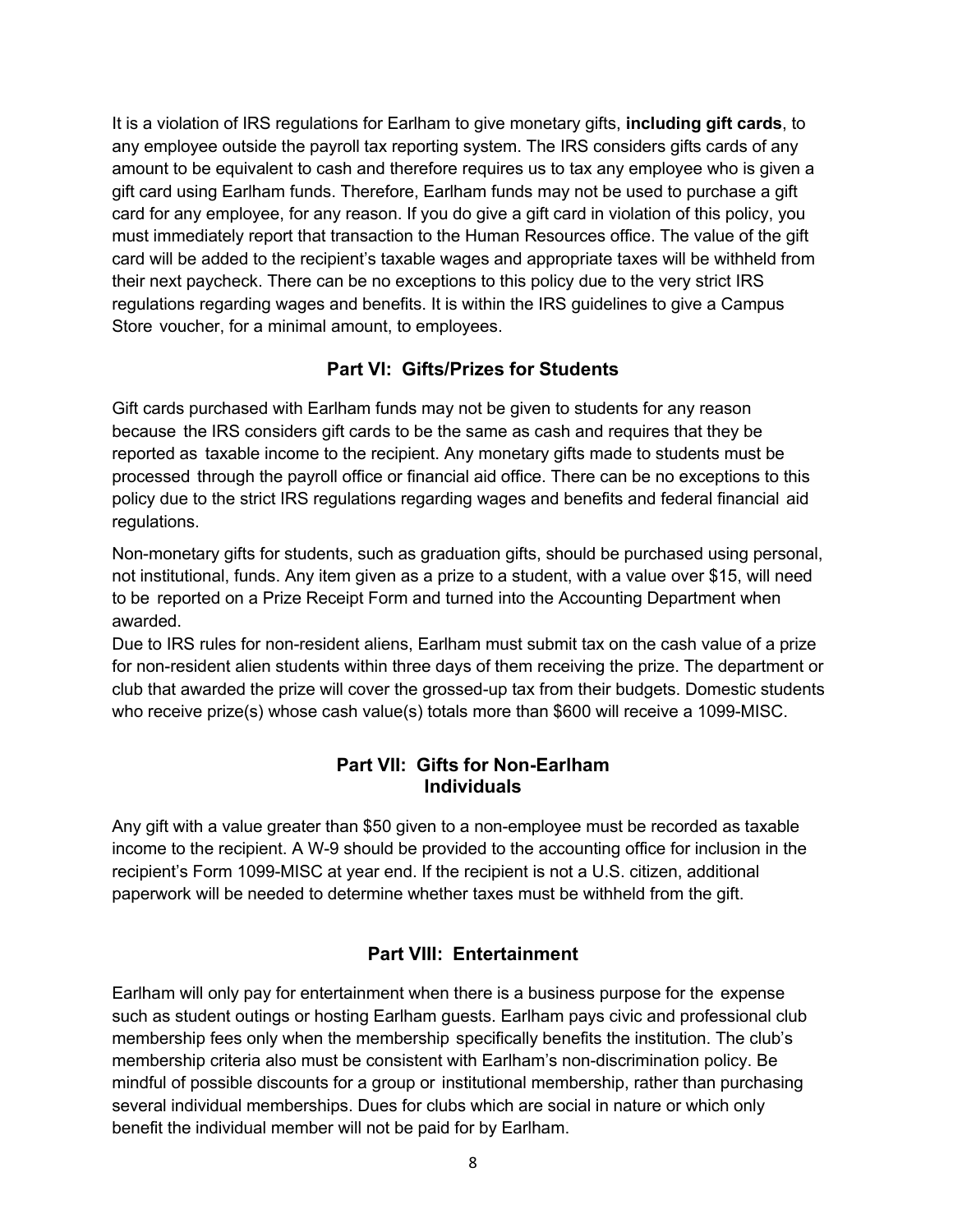# **Part IX: Purchase of Equipment, Supplies, or Other Goods**

Earlham will pay for the purchase of equipment, supplies, or other goods that are needed for legitimate business purposes. Before purchasing any computer equipment or software, employees should always consult with the Information Technology Department. Earlham will only pay original, detailed vendor invoices, not monthly vendor statements that summarize all purchases during the month. In the case of vendors who neither accept credit cards nor provide invoices, a Request for Payment form should be used with supporting documentation attached to it.

All invoices and Request for Payments must be approved in writing by the person responsible for the budget or fund that will incur the expense, or that person's designee. A full signature on the document, rather than just initials, is required. The approver is responsible for verifying the following:

- The business purpose of the expense is valid
- The goods and/or services have been received as expected
- The total cost of the expense is within the approved budget
- Expenses are charged to the proper department and account(s)

Purchases of goods or services will be expensed during the fiscal year in which the goods or services are received, which may differ from the order or invoice date.

Earlham College and Earlham School of Religion are exempt from sales tax in the states of Indiana, Ohio, Michigan, Kentucky, Tennessee and Florida. Every effort should be made to declare our tax-exempt status when making purchases in these states so we save the additional expense. Our tax-exempt number is printed on all Earlham credit cards for easy reference. The Controller's office can provide tax-exempt forms for those who do not have an Earlham credit card or who need additional documentation. Note that in the state of Indiana, Earlham is not exempt from paying tax on meals or lodging.

Per Board of Trustees policy, externally contracted work in excess of \$50,000 must have competitive bids.

# **Part X: Purchases from Related Parties**

It is considered a conflict of interest for an employee to purchase goods or services for the benefit of Earlham from a related party, including a business owned or controlled by that employee or a member of their immediate family or a close personal friend. If a purchase from a related party is deemed to be in the best interest of the institution, the employee should first obtain written approval from a supervisor and document that the cost is comparable to what could be obtained from an unrelated party.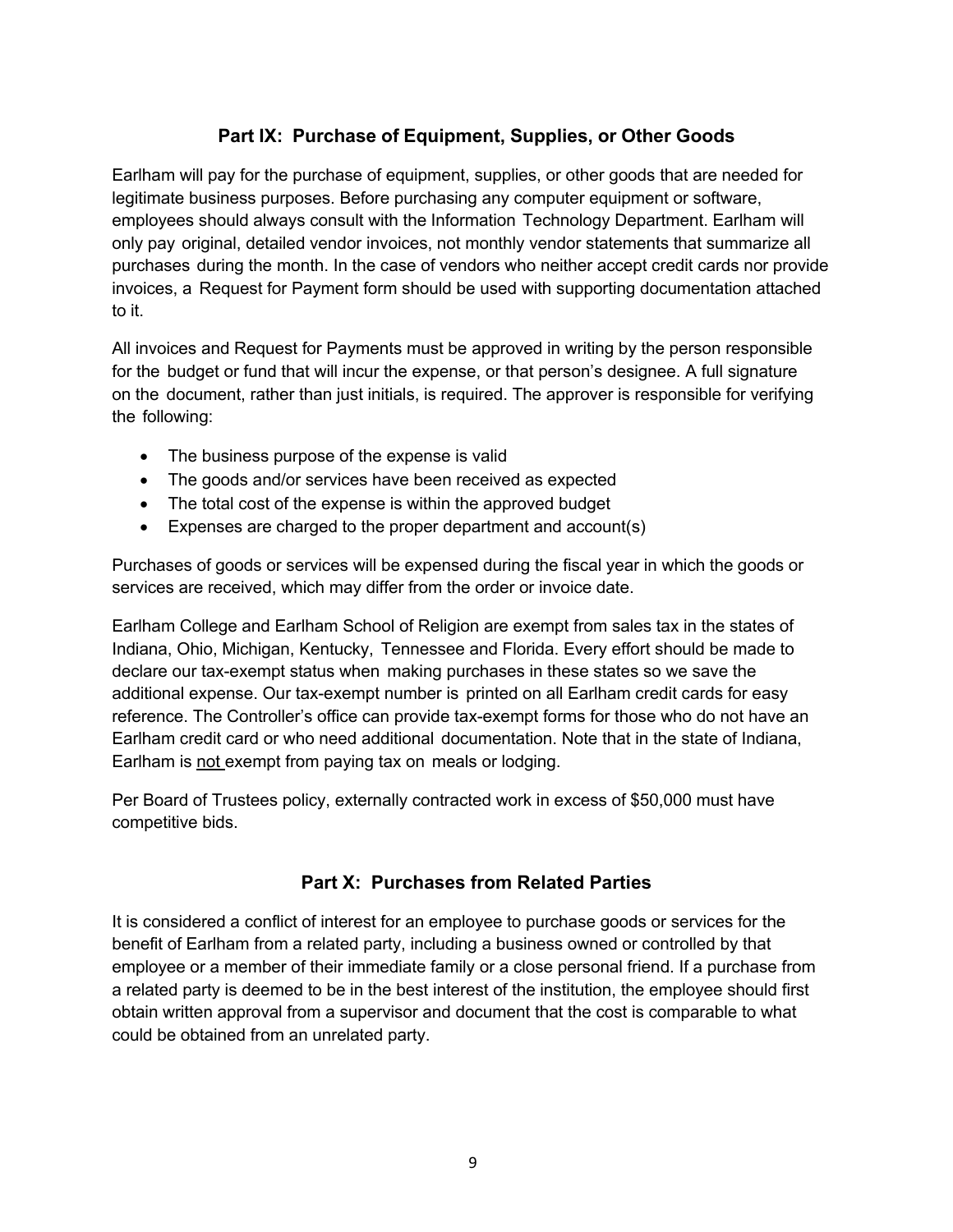## **Part XI: Cash Advances**

Employees may request a cash advance when leading off-campus programs and should work with CGE and accounting for such requests. A cash advance is a temporary loan for those employees who will need cash while traveling and who are unable to cover the costs personally and wait for reimbursement after they return. Employees are responsible for accounting for the use of all cash advances and must submit receipts for expenses plus return any extra cash. Cash advances of \$200 or less are paid at the cashier window; larger amounts are paid by check through the accounts payable process. In either case, the employee's request must have supervisory approval.

Each employee receiving a cash advance is responsible for returning expense documentation as soon as possible, no later than 30 days after returning to campus. This documentation should include an explanation of the purpose of the expense, receipts to support all expenditures with the appropriate expense account coding, and a return of any unspent cash.

If an employee fails to report on the use of a cash advance and to return any unspent cash within 120 days after returning to campus, the cash advance will be reported to the IRS as taxable income. No further cash advances will be given to an individual with an overdue cash advance.

Employees choosing to pay for meals using the per diem method do not need a cash advance if they will have no other cash expenses during a trip. Instead, they may obtain meals money before their travels by completing a cash reimbursement form and documenting the number of days at the \$50/day per diem rate. This payment will be recorded as meals expense, not as a cash advance.

### **Part XII: Expense Reimbursement**

Earlham will reimburse employees for personal expenditures for the benefit of the institution that comply with this Business Expense Policy. Expenditures up to \$200 may be reimbursed in cash at the cashier's window and amounts over that amount by check from accounts payable. Expenditures over \$200 may be reimbursed in cash with the approval of the Controller. In order to be reimbursed, an employee must complete a Request for Payment form, attach documentation for the expenses incurred, and obtain the written approval of the budget manager or their designee. Employees may not approve their own expense reimbursements, and administrative assistants may not approve reimbursements for their supervisors. Request for Payment forms may be found here: https://earlham.edu/accounting-office/. Original, dated, detailed receipts for all expenses must be submitted with a request for reimbursement, except in the following cases:

- small dollar expenditures such as tips and tolls, as long as the amounts are reasonable;
- mileage for use of a private vehicle, as long as the calculation is shown;
- meals paid using the per diem method; and
- purchases made in foreign countries for which receipts are not customarily given, as long as a contemporaneous log of cash expenses has been kept.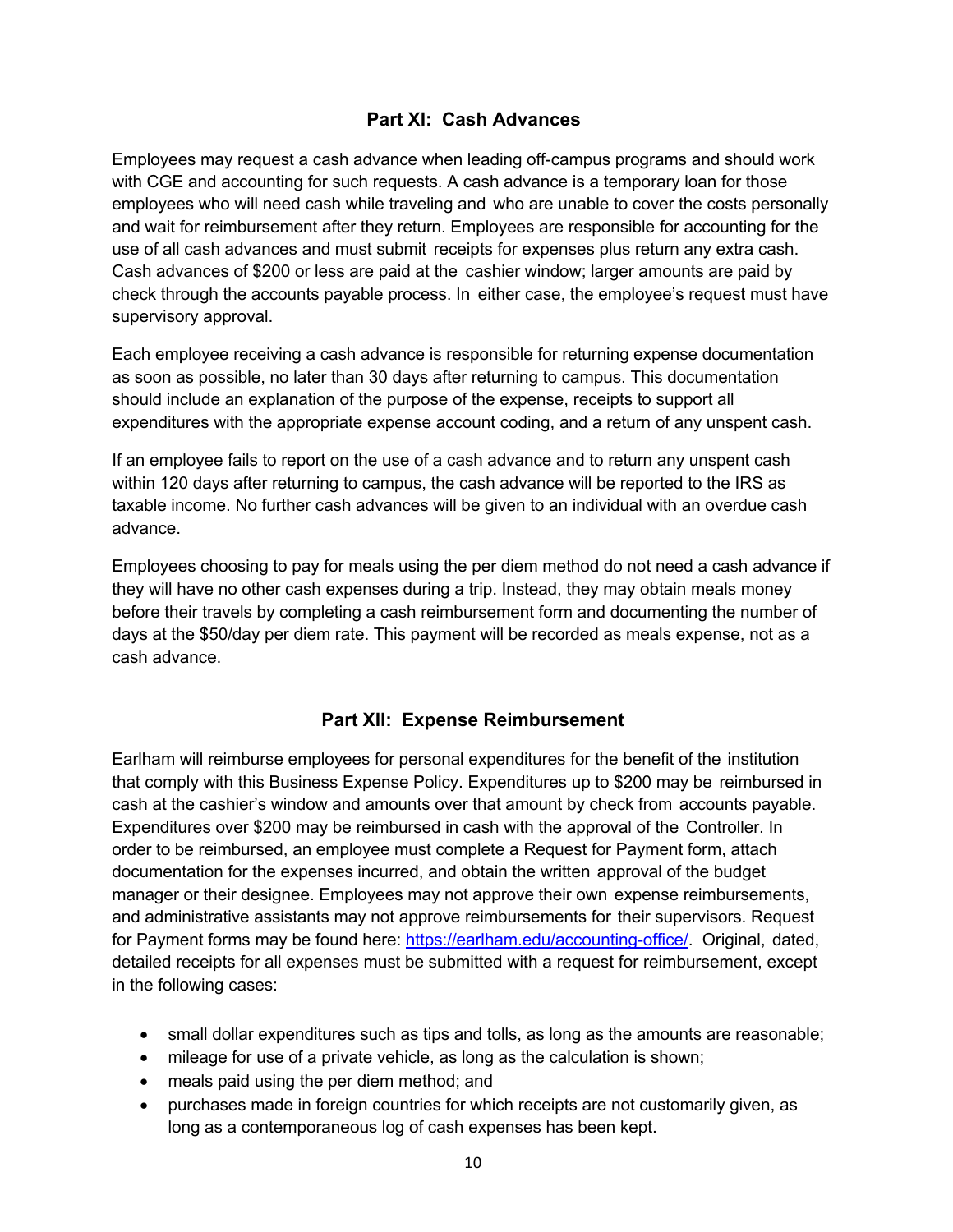Guests of Earlham, job candidates, independent contractors, and other non-employees whose expenses are to be covered by the institution may submit expenses for reimbursement using these same procedures. If the individual is not a U.S. citizen, Earlham may be required by the IRS to withhold income tax from any such reimbursement.

# **Part XIII: Taxable Employee Benefits**

Occasionally Earlham may decide to pay for employee expenses that the IRS considers to be personal, rather than business, in nature. Examples of such expenses include, but are not limited to, the following:

- Travel, meal costs, accommodations, and cultural excursions for a non-employee spouse or children to accompany a faculty member on an off-campus program. Faculty must track these expenses so they can be reported by CGE to Human Resources at the end of the program.
- Costs for purchasing Earlham-logo apparel for employees, including for coaching staff, that do not qualify as de minimis. Occasional purchases of Earlham clothing for employees is considered de minimis if the value does not exceed \$50 annually.
- Housing allowances for employees who are not required to live in campus housing.

In all such cases, the payment to or on behalf of the employee must be treated as taxable income to the employee per IRS regulations. The individual responsible for approving this payment is required to report the payment to the Director of Human Resources so that the required tax withholding and reporting can take place.

### **Part XIV: Charging Costs to Sponsored Projects**

Sponsored projects include grants and contracts from federal or state agencies, private foundations, or industry sponsors.

Costs charged to sponsored project budgets must align with funder expectations and Earlham's institutional policies regarding expenditures, such as those outlined above.

For all federal awards, costs must conform to OMB's *Uniform Administrative Requirements, Cost Principles, and Audit Requirements for Federal Awards* (2 CFR §200). Per this rule set, commonly referred to as the Uniform Guidance, costs must be:

- *reasonable*;
- *allocable* to the specific project;
- *consistent* with how expenses are typically charged by Earlham; AND
- *allowable* in accordance with applicable federal policies, funder's terms and conditions, and Earlham policies.

A cost is *reasonable* if, in its nature and amount, it does not exceed that which would be incurred by a prudent person under the circumstances pre-vailing at the time the decision was made to incur the cost.

A cost is *allocable* to a sponsored agreement if (1) it is incurred solely to advance the work under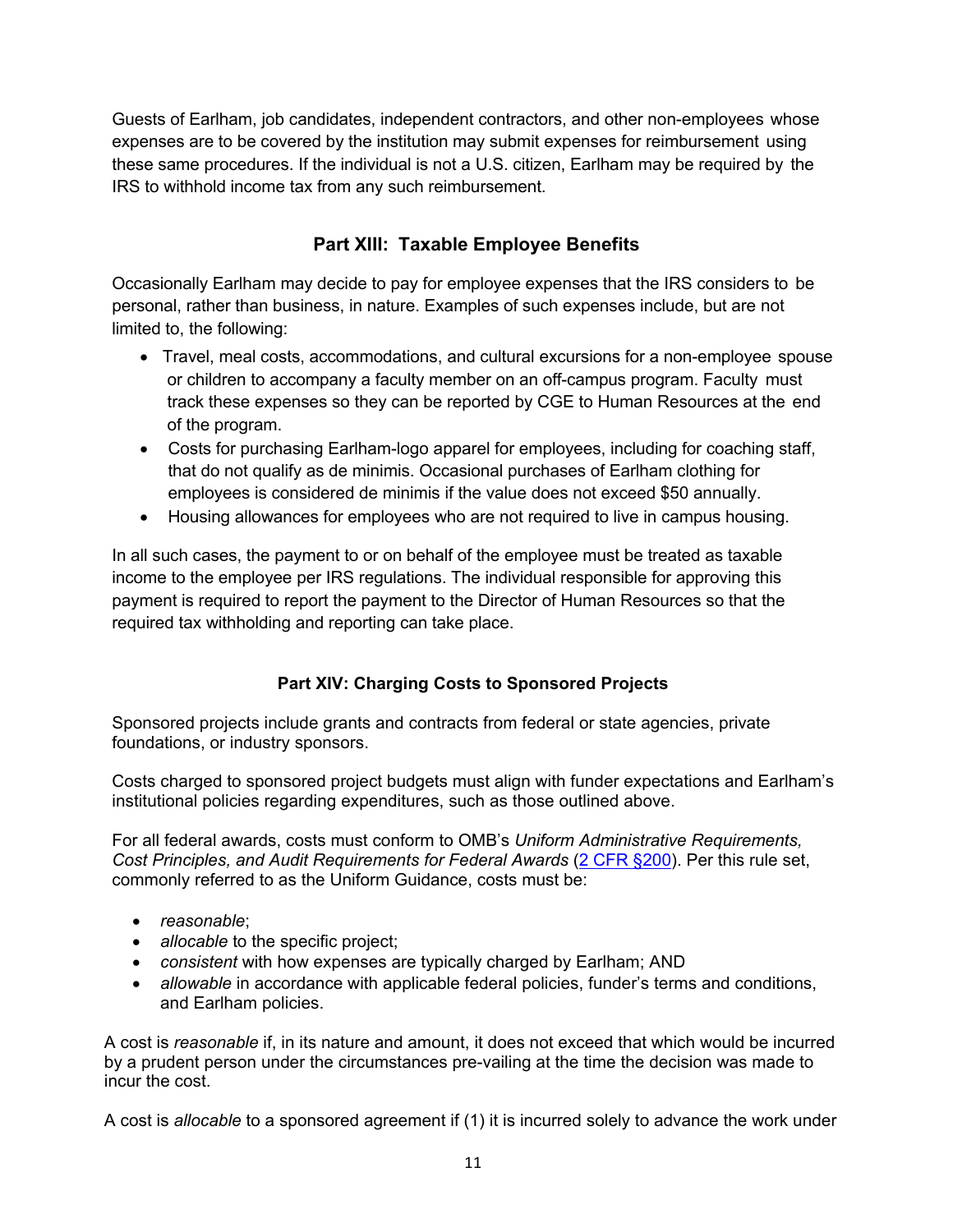the sponsored agreement; (2) it benefits both the sponsored agreement and other work of the institution, in proportions that can be approximated through use of reasonable methods, OR (3) it is necessary to the overall operation of the institution and is deemed to be assignable in part to sponsored projects. Where the purchase of equipment or other capital items is specifically authorized under a sponsored agreement, the amounts thus authorized for such purchases are assignable to the sponsored agreement regardless of the use that may subsequently be made of the equipment or other capital items involved.

A cost is *consistent* when charged in the same fashion regardless of funding source. This includes allocation as a direct or indirect cost as well as charging costs per institutional rates for such things as salaries, travel, etc.

A cost is *allowable* if it is (1) necessary for the success of the award; (2) adheres to applicable federal policies, funder's terms and conditions, and Earlham policies; AND (3) is adequately documented.

| <b>Alcoholic</b>        | Unallowable                                                                                                                                |
|-------------------------|--------------------------------------------------------------------------------------------------------------------------------------------|
| <b>Beverages</b>        |                                                                                                                                            |
| <b>Entertainment</b>    | Unallowable                                                                                                                                |
| <b>Equipment (items</b> | In general, equipment must be included in the awarded budget and/or                                                                        |
| costing more than       | requires pre-approval from the funding agency. In general, funds                                                                           |
| \$5,000 and having a    | awarded for equipment cannot be re-budgeted without approval from                                                                          |
| useful life of more     | the funding agency.                                                                                                                        |
| than one year)          |                                                                                                                                            |
| Food                    | Allowability of food is dependent on funder guidelines, but is commonly<br>unallowable for Federal grants unless associated with allowable |
|                         | "Travel" (see below).                                                                                                                      |
| Meetings,               | The primary purpose of the meeting, or your participation at the                                                                           |
| <b>Conferences</b>      | meeting, must be "the dissemination of technical information" related to                                                                   |
| (includes               | the project. This can be informal discussion of your 'work in progress'.                                                                   |
| transportation,         | Reimbursement follows institutional policies for such expenses.                                                                            |
| meals, lodging)         | See "Travel" below for specifics rules on transportation, meals, &                                                                         |
|                         | lodging.                                                                                                                                   |
| <b>Memberships:</b>     | Unallowable unless the membership is directly related to the grant work                                                                    |
| <b>Professional</b>     | and is approved in the grant budget.                                                                                                       |
| <b>Organizations</b>    |                                                                                                                                            |
| <b>Office Supplies</b>  | Unallowable unless the expense can be allocated to a specific grant                                                                        |
|                         | and is justified as being a direct cost of the project rather than routine<br>institutional support.                                       |
| <b>Professional</b>     | Professional and consulting services rendered by Earlham employees                                                                         |
| <b>Services</b>         | are unallowable. Salary & fringes associated with employee time and                                                                        |
|                         | effort should be charged as direct costs in the budget.                                                                                    |
| <b>Subscriptions</b>    | Subscriptions to professional journal are generally unallowable since                                                                      |
|                         | the expense can't be allocated specifically to one project. Subscriptions                                                                  |
|                         | are an expense built into the indirect cost (F&A) rate.                                                                                    |
|                         | If you can document that you need a new subscription in order to                                                                           |
|                         | conduct the research or carry out the project AND would not otherwise                                                                      |
|                         | subscribe then it may be allowable expense. Check with the Controller                                                                      |
|                         | or Assistant Controller.                                                                                                                   |

### **Allowability of Selected Expenses for Sponsored Projects**